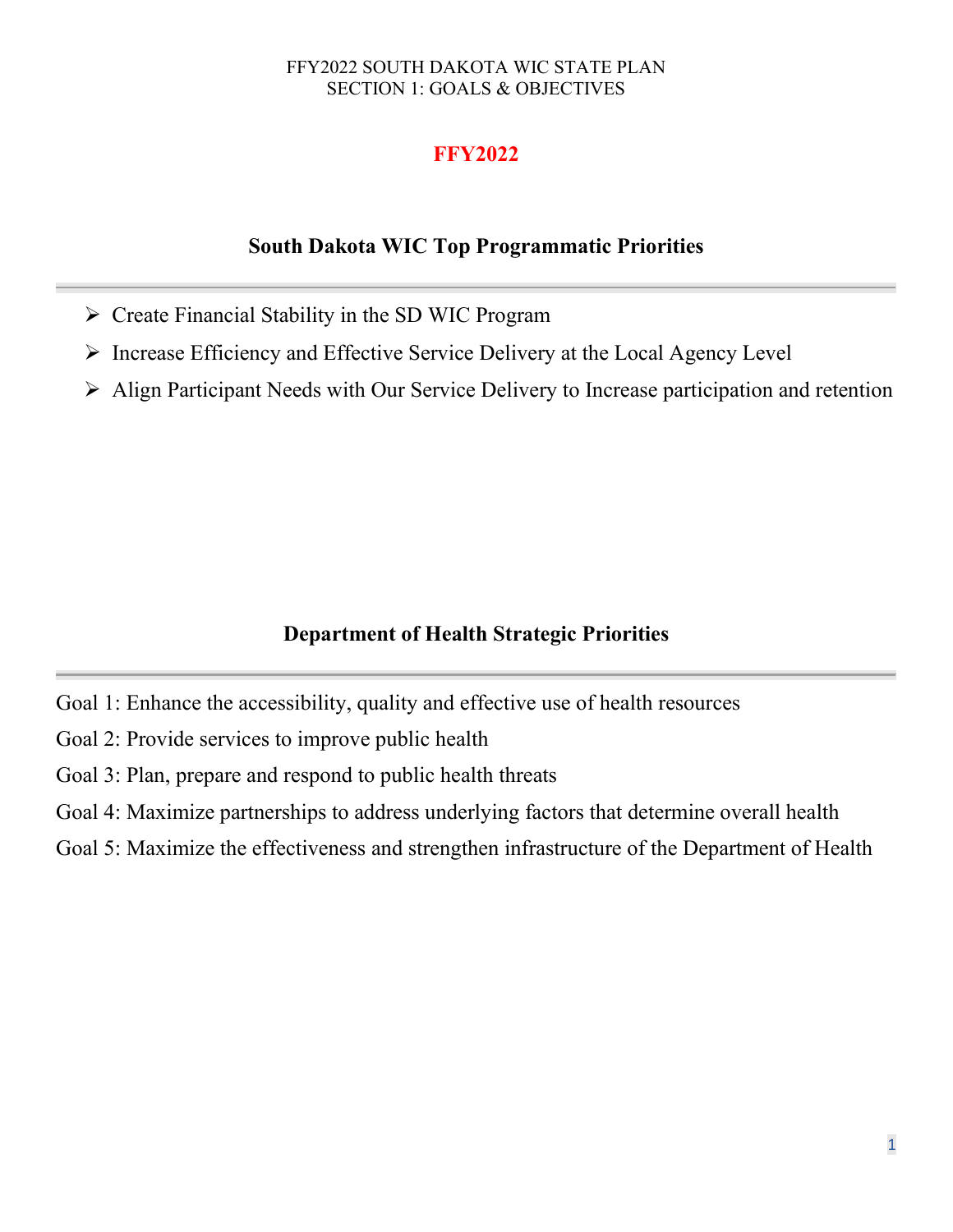### **I. Vendor Management**

### **Goal 1: Update peer grouping system in SDWIC-IT (Continued from 2020)**

Objective 1: Determine and collect data points needed to evaluate South Dakota's peer groups.

Objective 2: Evaluate data collected to determine new criteria for peer groups.

Objective 3: Modify MIS to reflect updated peer group criteria

WIC Priority: Increase efficiency and effective service delivery at the local agency and clinic level DOH Priority: Maximize the effectiveness and strengthen the infrastructure of the DOH

### **Goal 2: Implement Data Direct Tier II reports to understand participant risk factors and food redemption shopping trends**

Objective 1: Finalize data reports for team use

Objective 2: Create process to monitor monthly data imports from SDWIC-IT into Data Direct.

Objective 3: Identify and share reports that will be useful for team members' daily work or projects.

WIC Priority: Align Participant Needs with Our Service Delivery to Increase Participation and Retention. DOH Priority: Maximize the effectiveness and strengthen the infrastructure of the DOH.

#### **Goal 3: Implement and manage new Food Delivery Portal (FDP) report**

Objective 1: Implement FDP design in SDWIC-IT per FNS guidance, to including testing and finalizing report

Objective 2: Generate, review, and submit the Federal Fiscal Year 2022 FDP report by February 1st deadline.

WIC Priority: Increase efficiency and effective service delivery at the local agency and clinic level. DOH Priority: Maximize the effectiveness and strengthen infrastructure of the Department of Health.

### **Goal 4: Increase availability of WIC foods in rural and high-need communities by offering online ordering shopping options**

Objective 1: Establish key partners to offer online services, including grocery store(s), FIS and CDP.

Objective 2: Apply for the Gretchen Swanson Center for Nutrition (GSCN) Online Ordering sub-grant by August 27, 2021.

Objective 3: If awarded, implement online shopping and ordering October 2021 – May 2023.

WIC Priority: Align Participant Needs with Our Service Delivery to Increase participation and retention DOH Priority: Maximize partnerships to address underlying factors that determine overall health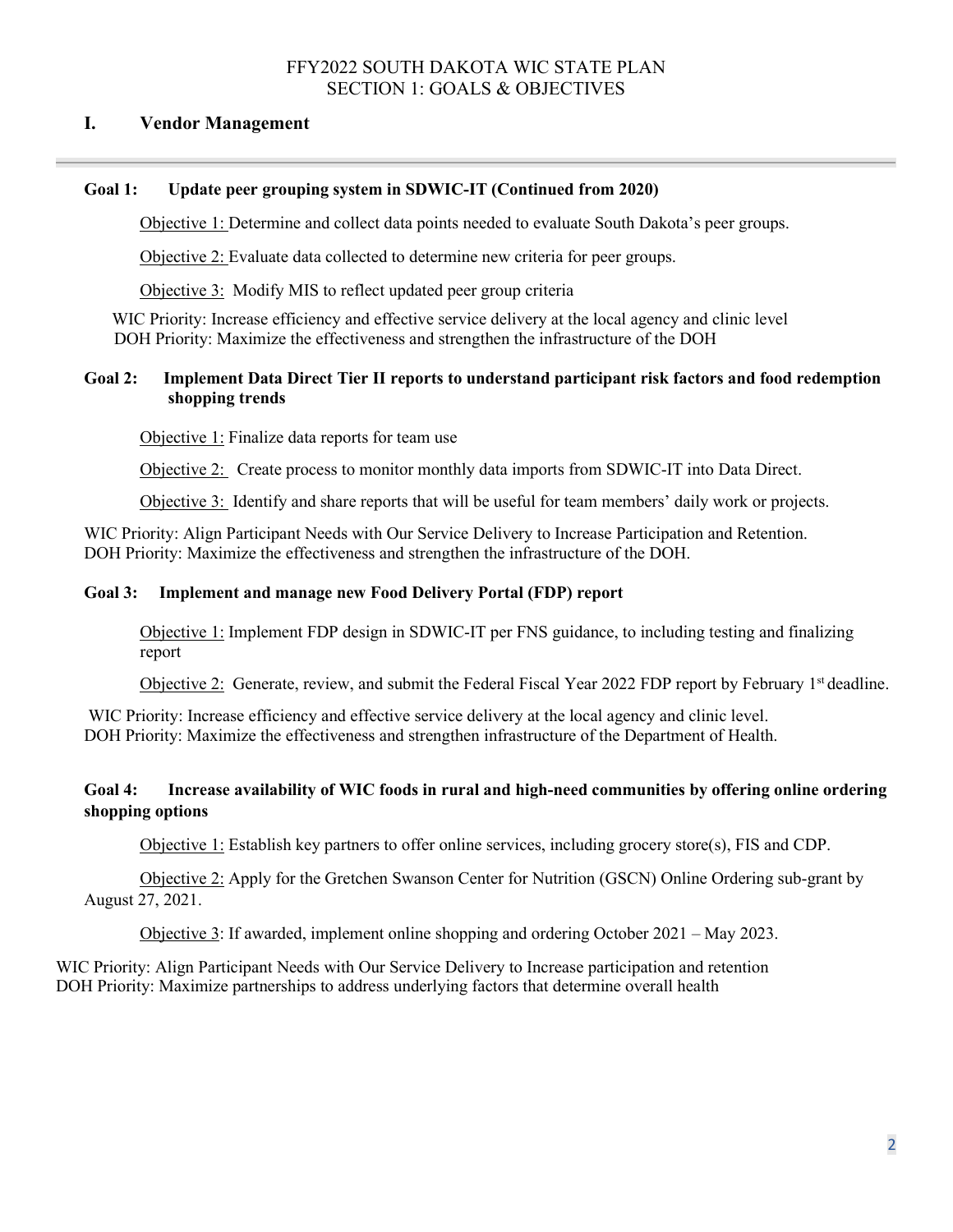### **Goal 5: Enhance vendor experience and ability to better support WIC shopping by offering new tools and technology**

Objective 1: Design and implement an online vendor portal to easily submit UPCs and shopping issues, to access training materials and reports, and receive updates and communications from the vendor team.

Objective 2: Create a WIC mobile app for vendors to access current Authorized Product List (APL) to solve shopping issues in real time and to submit UPCs for review

WIC Priority: Align Participant Needs with Our Service Delivery to Increase participation and retention DOH Priority: Maximize partnerships to address underlying factors that determine overall health

# **II. Nutrition Services & Training and Breastfeeding**

#### **Goal 1: Modify and enhance current nutrition education services to meet the needs of all participants**

Objective 1: Increase the number of education resources that are specifically tailored to Native American clients

Objective 2: Enhance policy and procedure to make them family friendly and assist staff to meet the needs of clients experiencing homelessness and poverty and who come from migrant communities

Objective 3: Update website to improve user navigation, implement 508 compliance and accessibility best practices, revise content to not exceed a 6<sup>th</sup> grade reading level and ensure translation of educational documents in WIC Library

Objective 4: Provide updated VENA training and guidance with use of new USDA materials.

WIC Priority: Align participants needs with our current service delivery to increase participation and retention DOH Priority: Provide services to improve public health

### **Goal 2: Build an understanding of how food availability (including different food types, sizes, brands, etc.) and food redemption rates impact vendors and retention/participation.**

Objective 1: Analyze Data Direct Tier II reports, PedNSS reports and other relevant data sources

Objective 2: Implement food package updates that may increase child participation in the WIC program, including items such as smaller and larger sizes and more options in all food groups that are brand specific, and track the effects of these changes on retention/participation.

WIC Priority: Align Participant Needs with Our Service Delivery to Increase participation and retention DOH Priority: Provide services to improve public health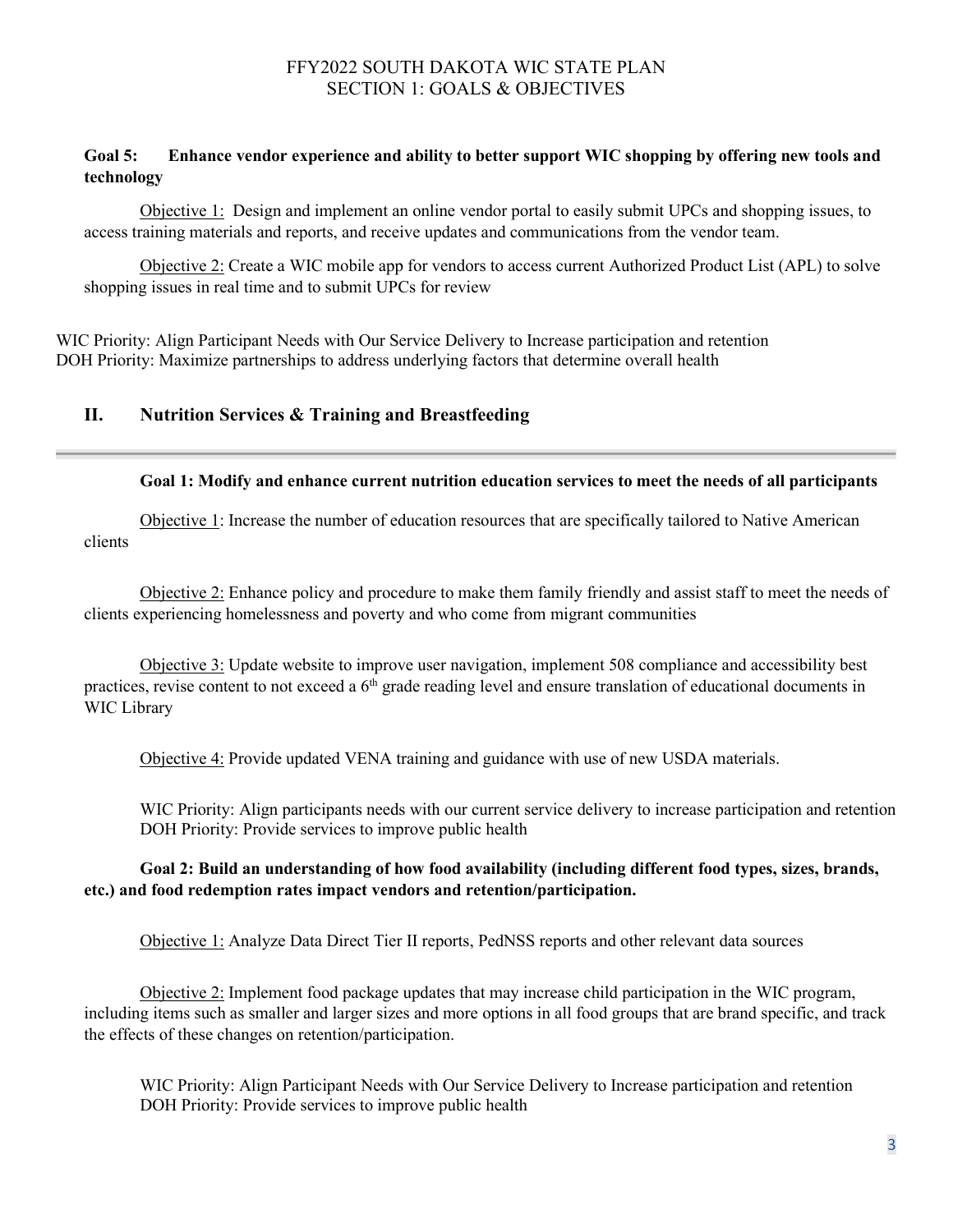#### **Goal 3: Increase the quality and effectiveness of staff trainings**

Objective 1: Develop and/or update training materials for: New Staff Orientation, Mentorship, Breastfeeding, New Staff Follow up, and SDWIC-IT

Objective 2: Implement TRAIN technology to centralize and organize training modules and resources and utilize video conferencing to deliver remote training options

WIC Priority: Increase efficiency and effective service delivery at the local agency level DOH Priority: Maximize the effectiveness and strengthen the infrastructure of the DOH

### **Goal 4: Decrease obesity in WIC children.**

Objective 1: Reduce the percentage of WIC participants aged 2 through 4 with obesity from 16.9% in 2020 to 14.0% by 2025. *(SD WIC-IT)*

Objective 2:Complete social media campaign to share recommendations with WIC families and daycare providers including information on breastfeeding, safe sleep, nutrition & physical activity.

WIC Priority: Increase Efficient and Effective Service Delivery at the Local Agency Level

DOH Priority: Provide services to improve public health

#### **Goal 5: Promote and support breastfeeding in any form for all mothers**

Objective 1: Utilize new USDA breastfeeding training platform to provide tiered training to increase staff expertise in breastfeeding promotion and support

Objective 2: Increase breastfeeding duration rates of ever breastfed at 3 months from 29.4% (PedNSS 2020 Data) to 31.2%.

Objective 3: Increase participation in the Breastfeeding Peer Counselor Program from 46% to 50%.

WIC Priority: Increase Efficient and Effective Service Delivery at the Local Agency Level

DOH Priority: Provide services to improve public health

### **III. Technology Infrastructure & MIS**

### **Goal 1: Simplify Food Package Development at the MIS Level**

Objective 1: Create more easily editable food packages within SDWIC-IT by reducing the number of screens within the Food Module to update existing and create new food packages as needed to meet the needs of participants

 WIC Priority: Increase Efficient and Effective Service Delivery to at the LA Level. DOH Priority: Maximize the effectiveness and strengthen infrastructure of the Department of Health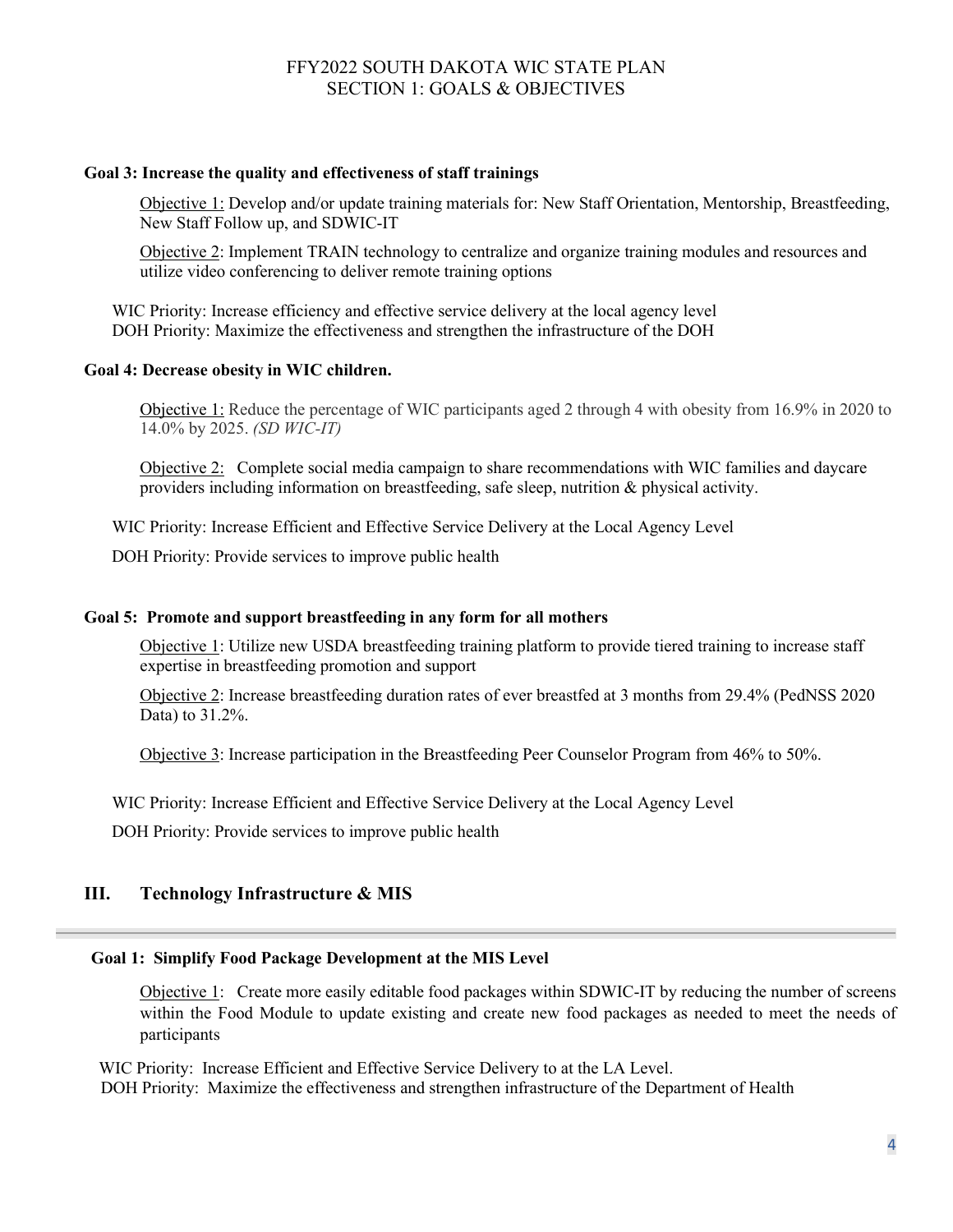### **Goal 2: Enhance partnerships through technology enhancements to support participation and program integrity**

Objective 1: Automate Dual Enrollment investigative process with surrounding states and Indian Tribal Organizations(ITOs) by developing a new interface in SDWIC-IT

Objective 2: Develop a space on the WIC website to ensure marketing materials are available to download and print for WIC partners including vendors, healthcare providers and other state agencies.

Objective 3: Implement virtual services to increase the accessibility of WIC services outside of the traditional clinic space

 WIC Priority: Increase Efficient and Effective Service Delivery to at the LA Level. DOH Priority: Maximize the effectiveness and strengthen infrastructure of the Department of Health

#### **Goal 3: Enhance current MIS Training to support staff and participant success**

Objective 1: Develop SDWIC-IT training manual tailored to regional public health management teams

 WIC Priority: Increase Efficient and Effective Service Delivery at the LA Level. DOH Priority: Maximize the effectiveness and strengthen infrastructure of the Department of Health

#### **Goal 4: Enhance the current MyWIC Client Portal to increase customer service in clinics and decrease appointment times.**

Objective 1: Develop and implement document upload capability to the client portal to remotely upload required documentation and automatically add this information to the client case file in SD WIC-IT

 Objective 2: Develop an interface that allows participants to answer a portion of the WIC assessment questions before their appointment

 WIC Priority: Increase Efficient and Effective Service Delivery at the LA Level. DOH Priority: Maximize the effectiveness and strengthen infrastructure of the Department of Health

### **IV. NSA Expenditures & Other Federal Funding**

#### **Goal 1: Align NSA budget with current participation levels**

Objective 1: Implement OCFS assessment recommendations base on new OCFS Theory of Change and Mission Statement

WIC Priority: Create Financial Stability in the SD WIC Program DOH Priority: Maximize the effectiveness and strengthen infrastructure of the Department of Health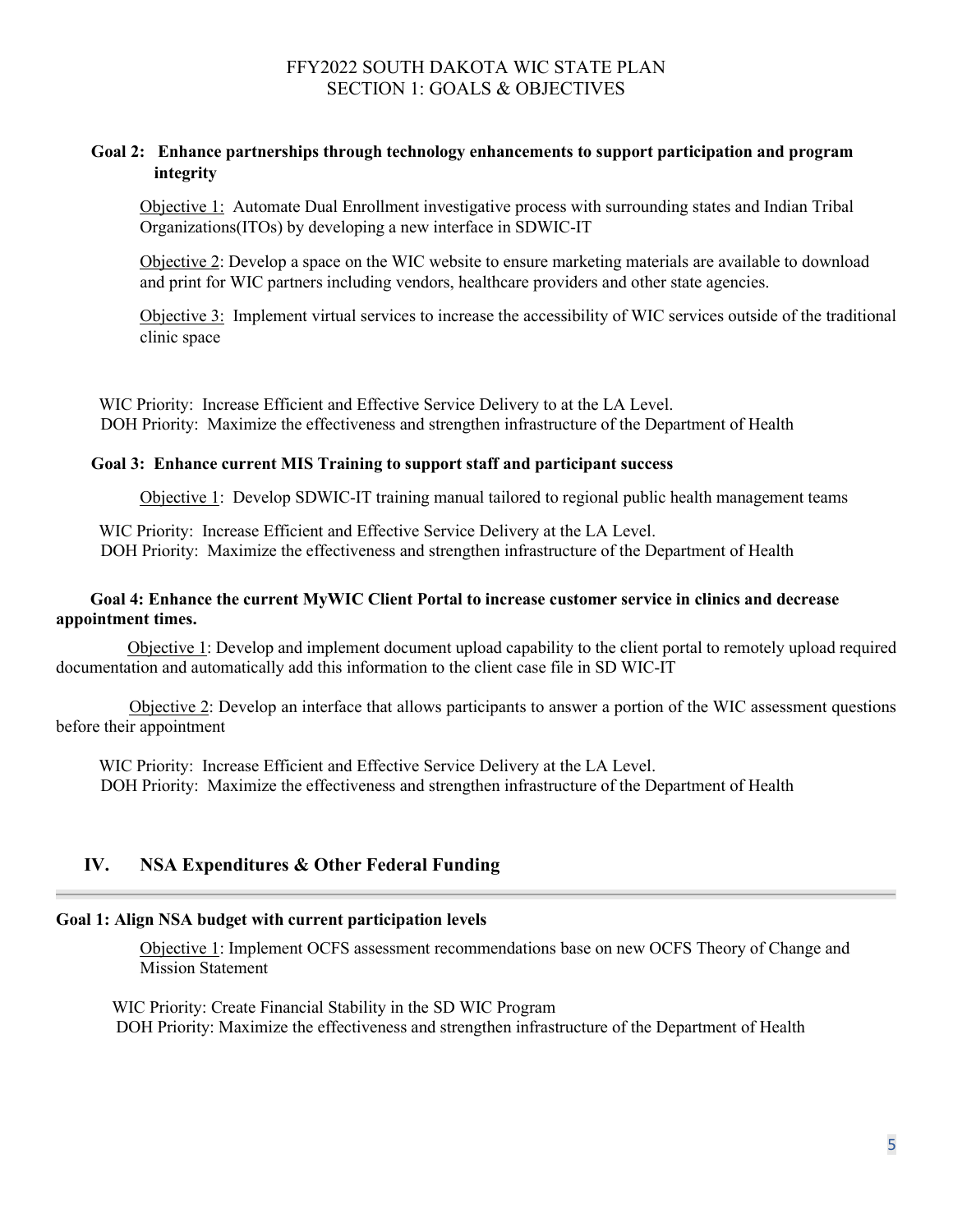# **V. Caseload Management**

# **Goal 1: Provide WIC services to South Dakota residents who are in need**

Objective 1: Serve approximately 14,700 participants a month

Objective 2: Retain 85% of enrolled children participants

Objective 3: Promote services through a social media recruitment  $\&$  retention campaign and radio advertisement targeted at American Indian Reservations and counties with high vulnerability and low WIC participation rates.

WIC Priority: Align participant needs with our service delivery to increase participation and retention DOH Priority: Provide services to improve public health

#### **Goal 2: Increase accessibility of services to eligible applicants and participants**

Objective 1: Support increased mobility of certification process, including mobile certification units, virtual services, and additional locations for certification process to meet the participants where they are at

 Objective 2: Implement a Live Chat feature on the WIC website to address questions in real time, point site visitors to the information they're seeking, and build trust in the services offered by the site.

 Objective 3: Upgrade internet connectivity at key clinics to support virtual services, training and information gathering.

WIC Priority: Align participant needs with our service delivery to increase participation and retention

DOH Priority: Enhance the accessibility, quality and effective use of health resources

### **Goal 3: Build mutually beneficial state and community partnerships to better serve high need populations in South Dakota**

Objective 1: Develop a process to gather and utilize input from WIC families to improve the operation of the SD WIC Program, including annual participant survey and real-time surveys post-appointment

Objective 2: Provide an outreach toolkit for clinic staff to perform community outreach and relationship building

Objective 3: Pilot the use of HP surfaces to: gather information via real time participant surveys; offer realtime translation services; administer pre-assessment questions via client portal; offer online nutrition education services

WIC Priority: Align participant needs with our service delivery to increase participation and retention DOH Priority: Maximize partnerships to address underlying factors that determine overall health